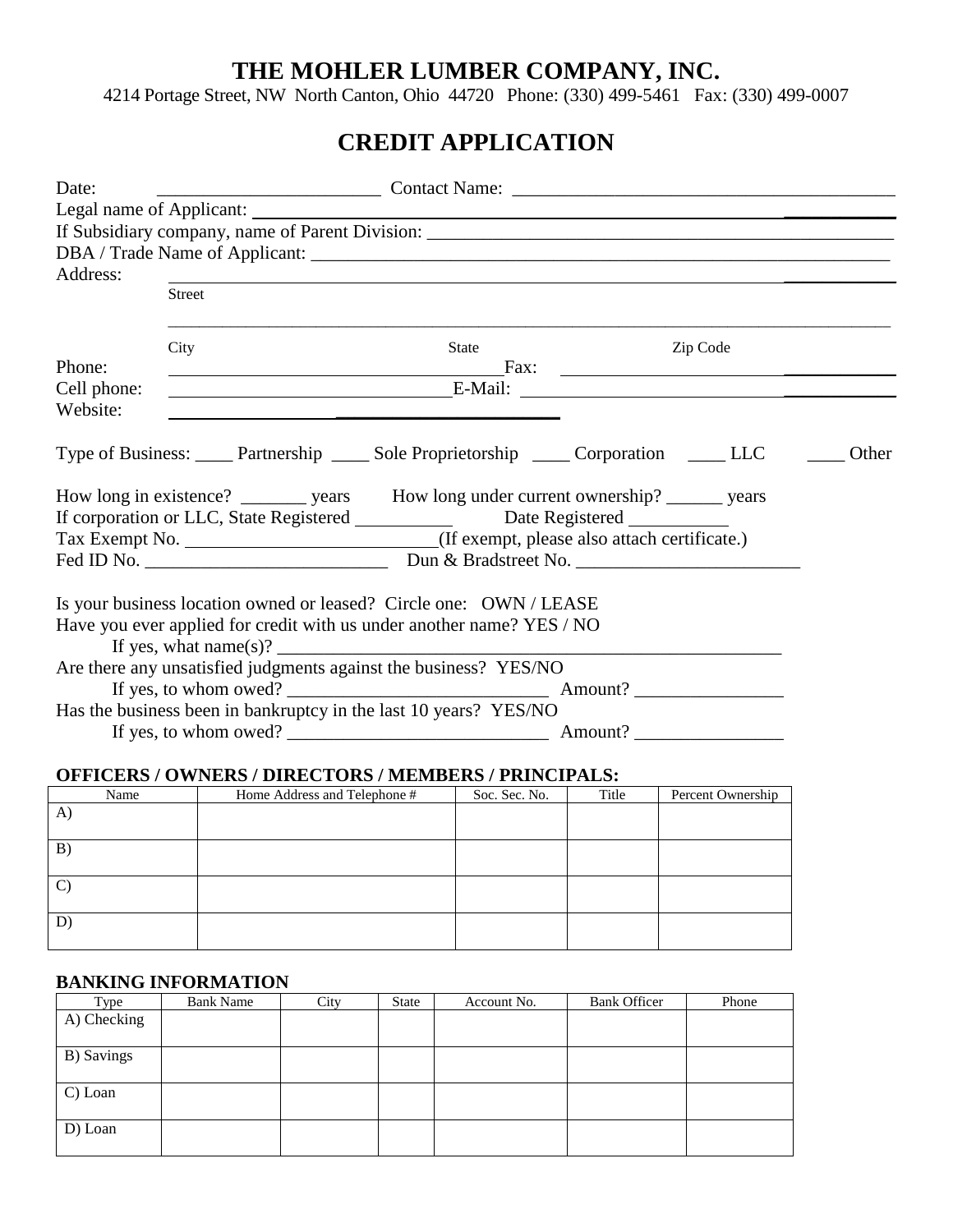### **TRADE REFERENCES**

j,

| Address City, State, Zip        |                                                                          |  |  |
|---------------------------------|--------------------------------------------------------------------------|--|--|
|                                 |                                                                          |  |  |
|                                 |                                                                          |  |  |
| Address Street City, State, Zip |                                                                          |  |  |
|                                 |                                                                          |  |  |
|                                 |                                                                          |  |  |
| Address Street City, State, Z   |                                                                          |  |  |
|                                 | State, Zip                                                               |  |  |
|                                 |                                                                          |  |  |
|                                 |                                                                          |  |  |
| Street                          | State, Zip<br>City,                                                      |  |  |
| <b>CREDIT CARD INFORMATION</b>  |                                                                          |  |  |
|                                 | Name on Credit Card: Card Issuer (e.g., VISA): Card Issuer (e.g., VISA): |  |  |
|                                 |                                                                          |  |  |
|                                 |                                                                          |  |  |

I understand that you will retain this application whether or not credit is approved. You are authorized to check and ask questions concerning my credit and employment history, if applicable. I authorize all trade references, banks, and credit reporting agencies to disclose to The Mohler Lumber Company, Inc. any and all information concerning the financial and credit history of the business. Additionally, you are authorized to request additional information from the undersigned related to the determination of the credit worthiness of the business, and any information obtained from such a request may be used by The Mohler Lumber Company, Inc. to collect from the business should the business default on its account payments to The Mohler Lumber Company, Inc.

| Signed: | Date: |
|---------|-------|
|         |       |
| Signed: | Date: |

**Note: If a partnership, all partners must sign; if a corporation, an authorized corporate officer must sign.**